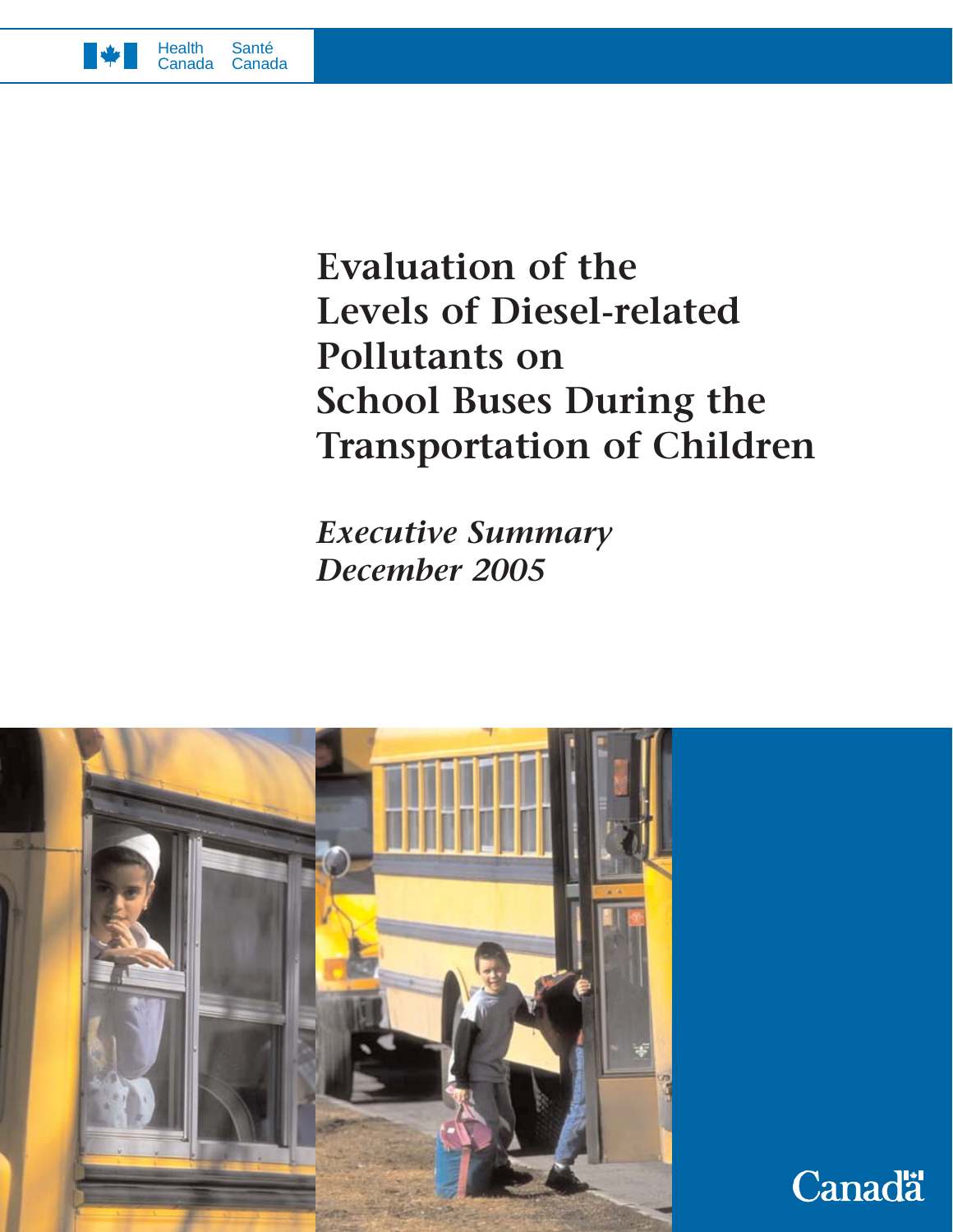# **Evaluation of the Levels of Diesel-related Pollutants on School Buses During the Transportation of Children**

*Executive Summary December 2005*

This report was prepared in collaboration with:

The New Brunswick Lung Association Environment Canada The New Brunswick Department of Education Environment and Human Health, Inc. Research and Productivity Council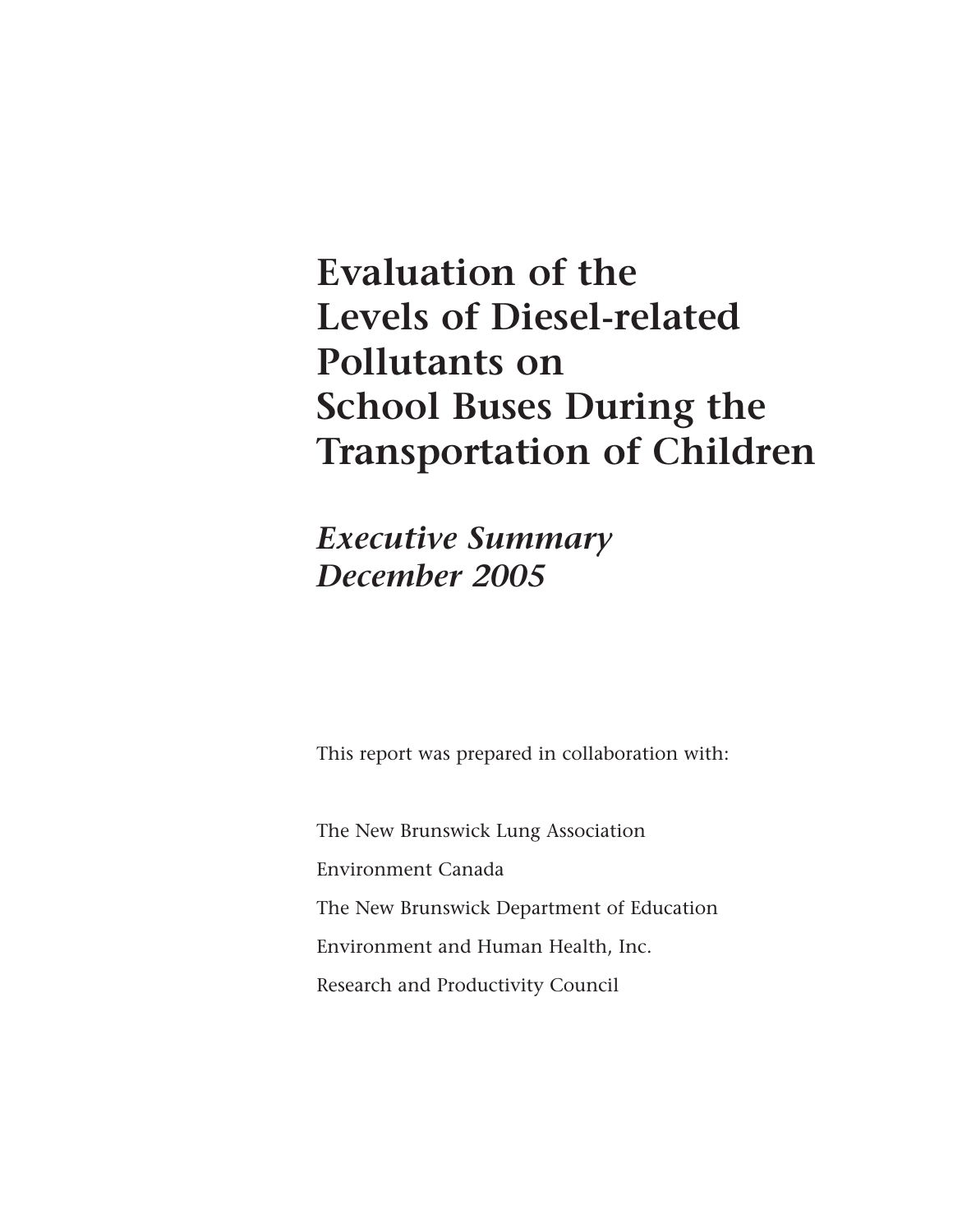Our mission is to help the people of Canada maintain and improve their health.

*Health Canada*

Published by authority of the Minister of Health

Également disponible en français sous le titre : *Évaluation des niveaux de polluants émis par les moteurs diesel lors du transport des écoliers en autobus scolaire Résumé Décembre 2005*

This publication can be made available on request on diskette, large print, audio-cassette and braille.

© Her Majesty the Queen in Right of Canada, represented by the Minister of Health Canada, 2006 HC Pub.: 4010 Cat.: H128-1/06-455E ISBN: 0-662-42655-X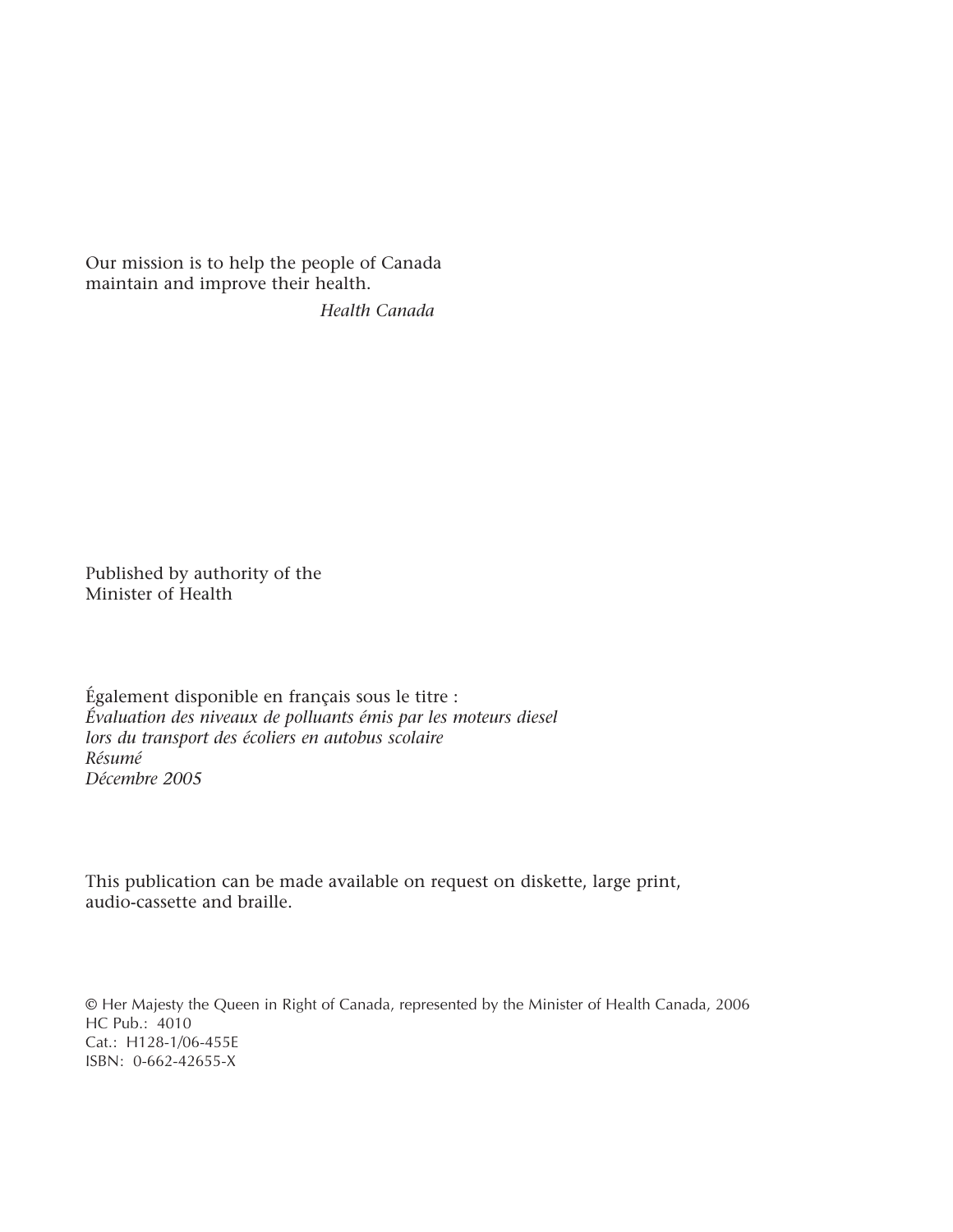# *Acknowledgement*

A project by the New Brunswick Lung Association, Health Canada, Environment Canada and Environment and Human Health, Inc. (EHHI), with support from the New Brunswick Department of Education and the staff and children of the New Brunswick School districts.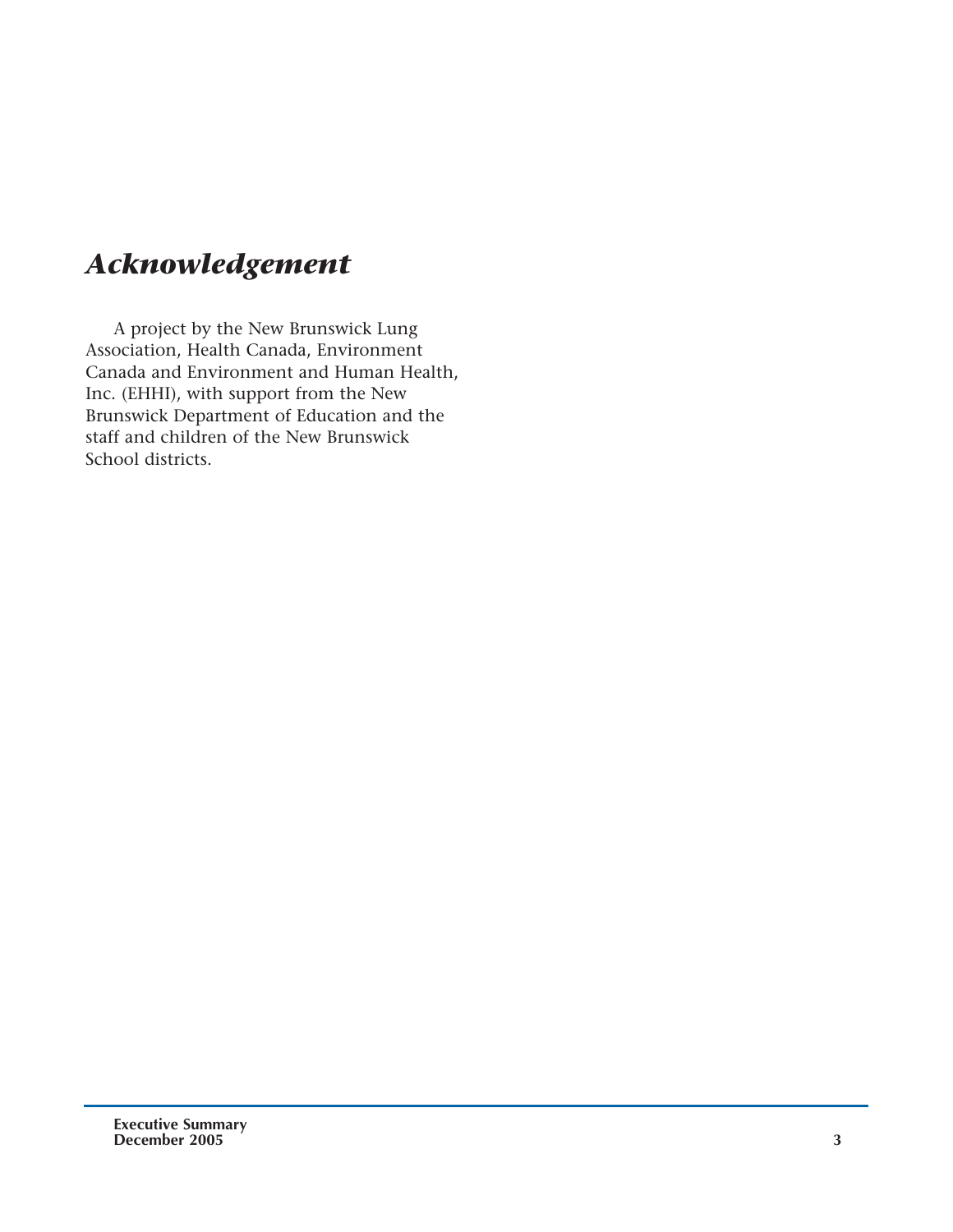# *Table of Contents*

| Limitations and uncertainties 9 |
|---------------------------------|
| Recommendations 10              |
|                                 |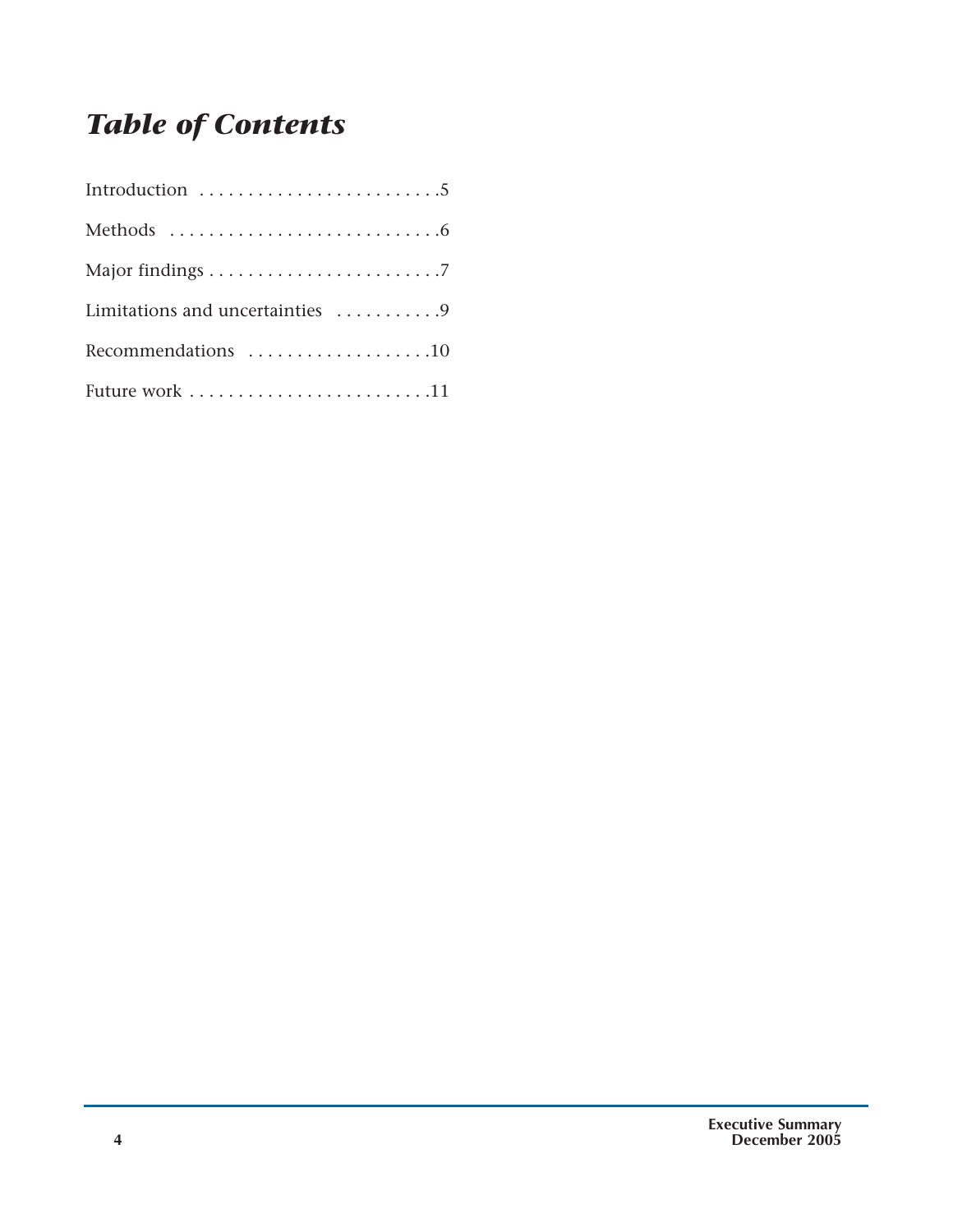#### *Introduction*

Diesel emissions are a complex mixture of particles, gases and vapours. Diesel gaseous emissions contain carbon monoxide (CO), carbon dioxide  $(CO<sub>2</sub>)$ , oxides of nitrogen  $(NO_x)$ , sulphur dioxide  $(SO_2)$  and volatile organic compounds (VOC), specifically nonmethane hydrocarbons, carbonyl compounds such as aldehydes, and polycyclic aromatic hydrocarbons (PAH). Diesel particulate emissions consist of carbonaceous material, usually 75% elemental carbon known as "char" or "soot" and 20% organic carbon. These percentages vary widely depending on engine technology and the type of exhaust technology present. A small fraction of the particulate matter (PM) mass consists of inorganic compounds such as sulphate, water bound to the sulphate and various trace elements (metal oxides) originating from diesel oil and engine material.

Several governmental and scientific agencies have ascertained that diesel exhaust is a probable human carcinogen. Recent studies have also shown a relationship between lung diseases such as asthma and exposure to emissions from diesel engines. There is evidence to suggest that children are especially vulnerable to these effects. School bus rides have been indicated as a potentially important source of exposures to diesel emissions. Levels of dieselrelated pollutants on school buses have been investigated in several studies in the United States, which reported a high bus-to-bus variability with the highest concentrations of measured pollutants found in conventional diesel buses. However, most of these studies

have used few buses and have measured pollutant levels without passengers on board. In Canada, little information about the characteristics of these exposures is available for school-day conditions that students typically experience.

The New Brunswick Lung Association, the New Brunswick Department of Education, Health Canada, Environment Canada and Environment and Human Health, Inc. were interested in determining the potential levels of exposure of New Brunswick children to diesel exhaust while commuting to and from school. The geography and population density of New Brunswick communities require a large number of students to travel to school by bus each day. Approximately 95,000, or 77% of all enrolled students, rely on school bus transportation. The objective of this study was to measure actual levels of diesel exhaust pollutants in New Brunswick school buses during children's daily commutes to and from school, relative to the age of the bus, the length of the bus route, the school region, the bus fuel injection system, weather variables (temperature and humidity) and ambient  $PM_{2.5}$  levels. The ultimate goal of this study is to help develop policy recommendations aimed at reducing the exposure level of school children to diesel exhaust originating from school buses.

For the purpose of this report, the term "exposure" is defined as the measure of pollutants on buses with children on board. Exposure is not in this context representative of the exposure of one individual child on one individual bus.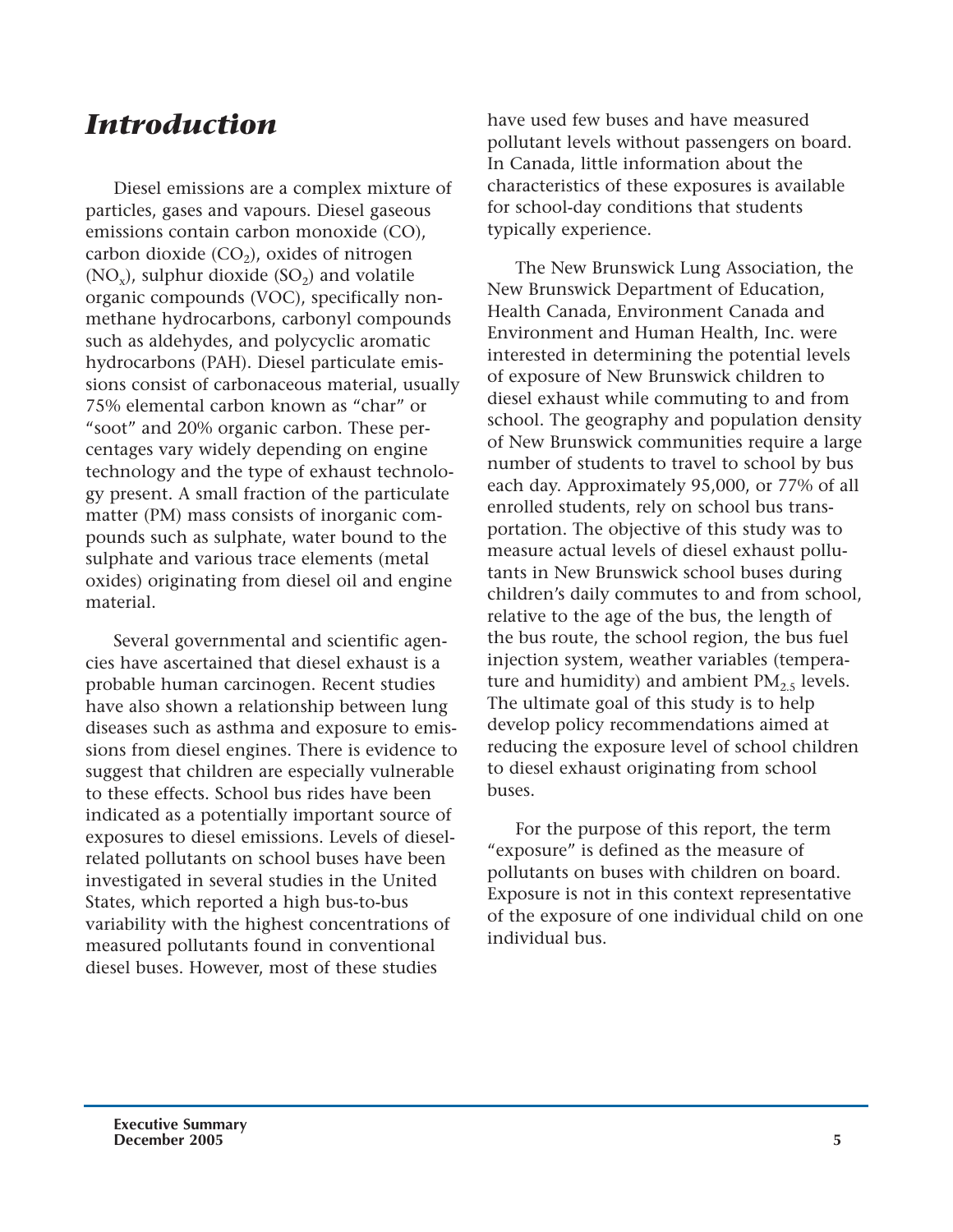#### *Methods*

The study was conducted in the province of New Brunswick, Canada, in two school districts. Children from Kindergarten up to Grade 5 were selected for participation in this study and ranged in age from 5 to 11 years. The air was sampled for children on 63 school days from April 24 to June 19, 2003. Forty-one buses were used, the average age of a bus being 6.6 years (standard deviation [SD] = 4.4 years). Most buses were smoke opacity tested<sup>1</sup> and all passed testing standards. All buses tested in the study were diesel fuelled, with a sulphur content for March of 436 ppm, for April of 427 ppm, and for May of 433 ppm.

Air sampling technicians carried the scientific measuring instrumentation and accompanied the children throughout the school day, including the period of walking or riding to school. Although measurements were taken for the entire day, only exposure values collected during commute time were investigated in the analysis. Buses and sampling days were randomly selected, and a sufficiently large number of bus rides were tested to be representative of the conditions in the community. A different bus route was followed for 63 typical school days of a child; thus 63 days of sampling were completed. Exposure measurements were also collected for 11 days of walking routes. Air sampling technicians kept log sheets to record any factors that could have influenced exposure.

Particulate matter with aerodynamic diameter less than 2.5  $\mu$ m (PM<sub>2.5</sub>) was measured using a Dust Trak<sup>®</sup> (PM<sub>0.1-2.5</sub> µm), and PM with diameter less than 1.0  $\mu$ m (PM<sub>1.0</sub>) was measured using a P-Trak® ( $PM_{0.02-1.0}$  µm). Concentrations of black carbon (BC) and ultraviolet (UV) absorbing aromatic organic materials were measured using a portable, fully automatic Aethalometer™. SUMMA canisters were used to collect air samples for volatile organic compounds (VOC), which were analyzed using cryogenic pre-concentration high-resolution gas chromatography and a quadruple mass-selective detection (GC-MSD) method. The sampling was usually carried out at children's breathing zone. Meteorological data, including hourly temperature, relative humidity, wind speed and direction, and cloud cover were collected at Fredericton airport by Environment Canada. Ambient air quality data including  $PM_{2.5}$ , NO<sub>x</sub>, ozone (O<sub>3</sub>) and carbon monoxide (CO) were obtained from Environment Canada, monitored at a fixed site in Fredericton, New Brunswick.

The University of New Brunswick Ethics Committee approved the study.

<sup>1.</sup> Exhaust opacity testing is a measure of the amount of light that is blocked by particulate matter emitted by diesel engines. The opacity measurement increases as the exhaust fumes become darker.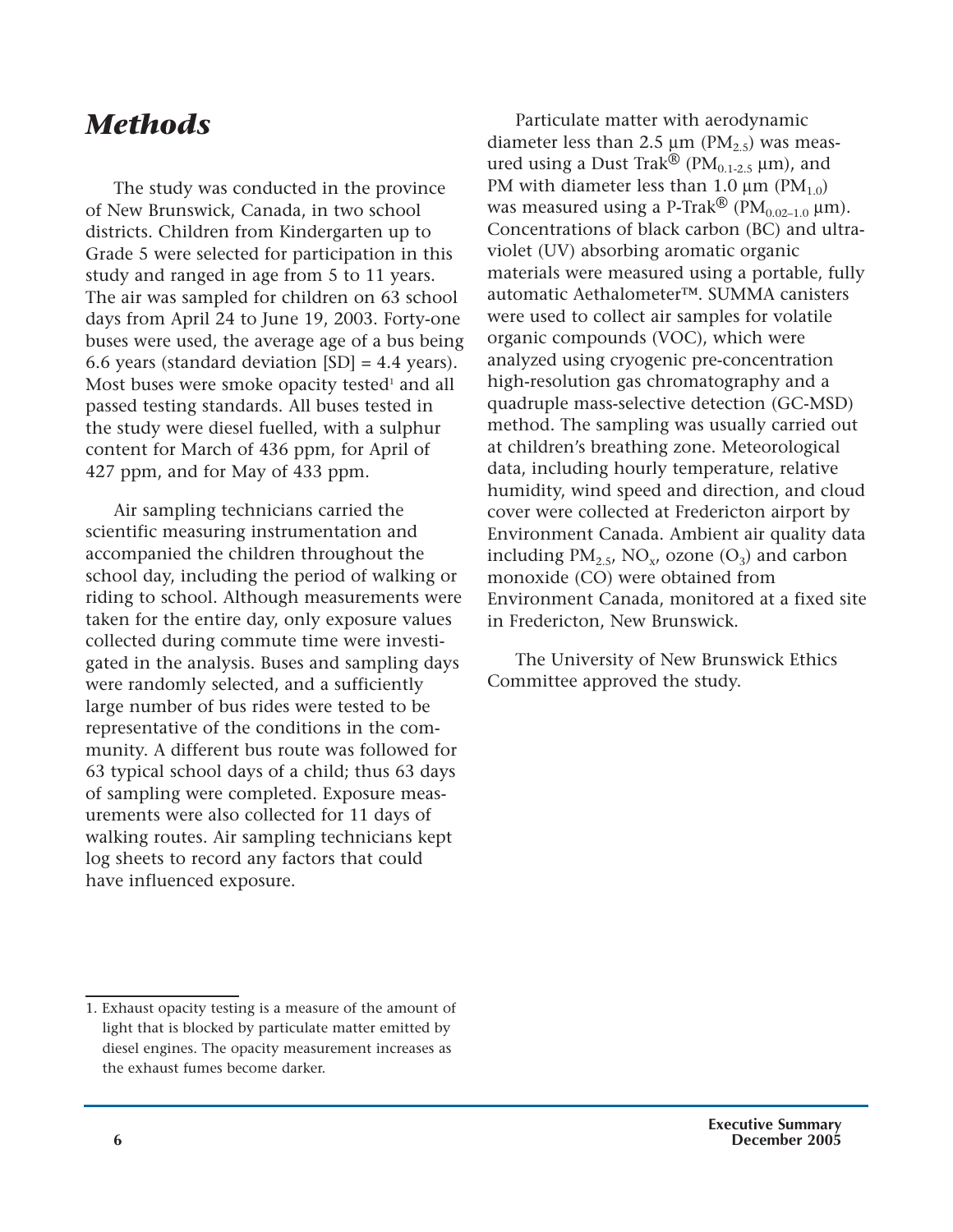### *Major findings*

The average ride was 26 minutes (95% confidence interval [CI] 24–29 minutes). Thus, over a typical school day nearly one hour was spent riding a bus. During the study period, mean temperature was 12°C and the relative humidity was 60%; these were used as cut-off points to separate temperature and humidity into binary variables. The mean level of ambient  $PM_{2.5}$  during commute times recorded for the entire study period was  $5.0 \ \mu g/m^3$ . In-bus average level of  $PM_{2.5}$  was 32.1  $\mu$ g/m<sup>3</sup> (95% CI 28.2–36.5), while the exposure level during walking was 9.7 μg/m<sup>3</sup> (95% CI 7.4–12.7). Inbus concentrations of other air pollutants were 10,786 counts/m3 (95% CI 8,521–13,656) for PM<sub>1.0</sub>, 0.7  $\mu$ g/m<sup>3</sup> (95% CI 0.5–0.9) for BC and 775 ng/m3 (95% CI 593–1,019) for UV absorbing aromatic organic materials. The exposure levels for walking were about one third of those for in-bus concentrations. However, the comparison between the exposure level of pollutants measured in buses and during walking commutes must be done with caution, as the measurements for buses and during walking commutes were not carried out at the same time, for the same length of time and did not follow identical routes.

For  $PM<sub>2.5</sub>$ , the values during both walking and bus commutes exceeded the levels found in ambient air. Ambient  $PM_{2.5}$  values were based on the hourly average, which corresponded to the commute time. It should be noted that ambient pollution data were collected from a single monitoring site in Fredericton, which may not necessarily represent personal exposure levels at the time. The age of the buses (<6 years vs.  $\geq$ 6 years) did not significantly affect in-bus levels of air pollutants and neither did temperature (<12°C vs.  $\geq$ 12°C), although there was a trend that air pollutant levels appeared to be higher during colder days.

Using multivariate linear regression analyses, we further analyzed the impact of factors (weather, bus age, commute duration, ambient particulate concentration) on air pollution levels in buses and when walking. Factors were ranked by importance; those associated with the levels of pollutants measured on the buses and while walking were ambient levels of  $PM_{2.5}$ , humidity, temperature and duration of the bus ride (not ranked in order of importance). Other factors—which possibly affected commuting exposures—are the number of bus stops, traffic around the bus, configuration of the windows (open windows tend to have higher levels on short rides and lower levels on long rides), and to a lesser degree mechanical characteristics of the bus. The project was not designed to test for the influence of these latter factors. These factors should be analyzed in a subsequent study, because unlike ambient air quality, humidity and temperature, the number of stops, stops near traffic and window configuration can be modified as possible policy measures.

Bus idling, believed to be an important factor, was not a common practice for the buses in this study, and therefore the impact of idling could not be assessed in the results. It is also important to note that these buses were well maintained and met the standard tests for smoke opacity. Although the statistical analyses were conducted using univariate models, data were stratified into various categories of weather conditions and bus age, in an attempt to control for the confounding factors.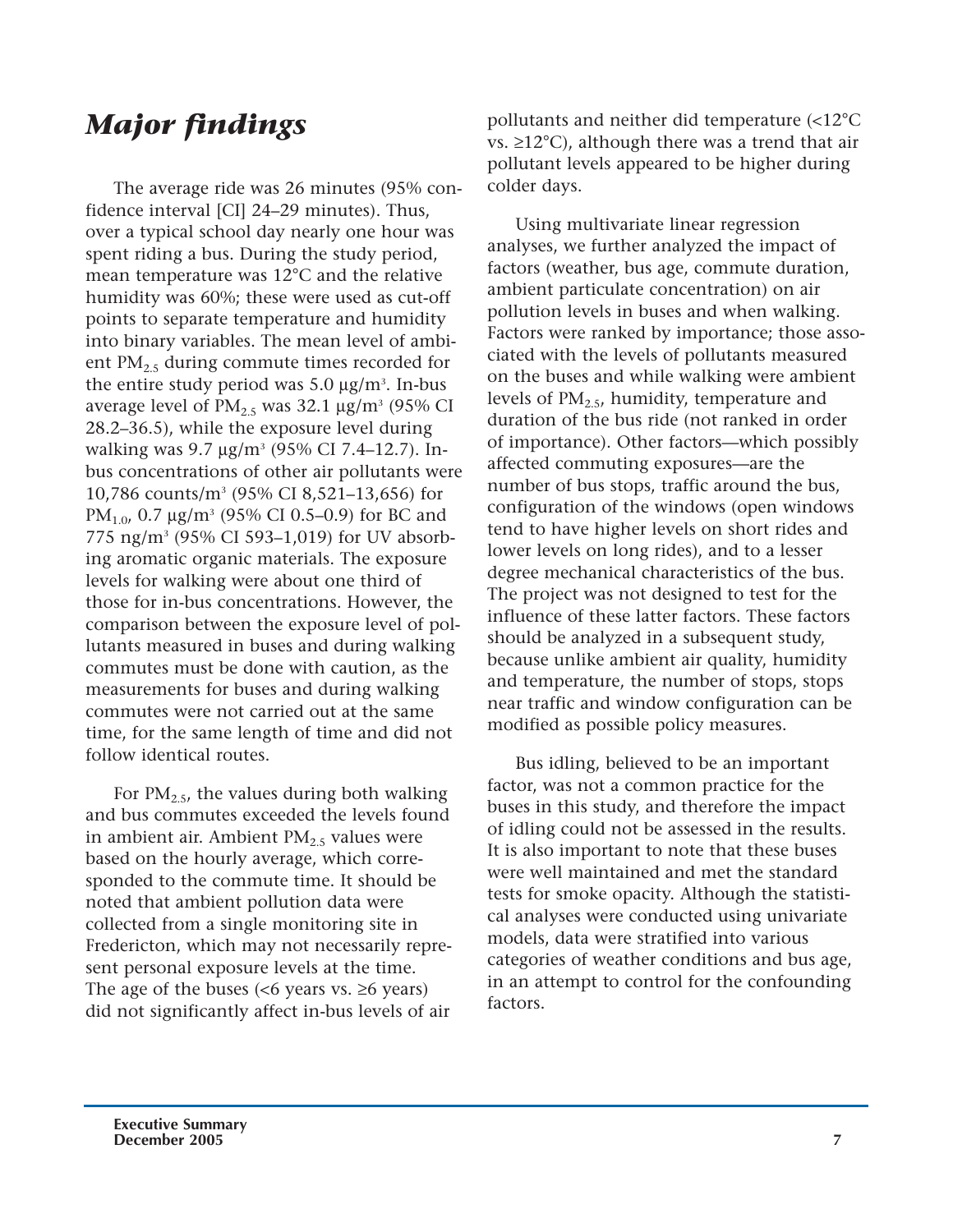The majority of VOC tested for were above the detection limit. Benzene is of particular concern because it is carcinogenic. The results show that the average benzene levels measured on buses were within the range of average levels found at typical urban locations between 1989 and 1998 (1.8–3.6 μg/m<sup>3</sup>). This implies that exposure levels are similar to those experienced by pedestrians in urban sites.

Some bus routes and buses tended to be either consistently low or high in exposure. The reason for these observations is not yet clear. The sample size was too small to make any conclusions. It is possible that engine temperature, degree of load, temperature and local traffic density may have added to this variability. This observation may suggest that it is possible to reduce exposures on commutes by implementing changes to the conditions under which the bus ride and routes occur. Further work will be directed toward determining which management changes are most effective.

Although the technologies used in these engines did not make a significant difference on exposure levels, engines with electronically controlled fuel injection systems seemed to be on average cleaner with respect to  $PM_{2.5}$ , BC and UV absorbing organic material than those with mechanically controlled fuel injection systems. Cumulative exposure results show a significantly higher level of  $PM_{2.5}$  with mechanical injection than electronic injection, when humidity conditions were restricted to less than 70%.

The present study is one of the largest and most extensive studies of diesel exposure during actual school bus commutes performed to date. This rich dataset allows for the analysis of the relationships between bus emissions and children's exposure to a variety of compounds. Overall, the study found that children's levels of exposure to air pollutants on school buses were lower than those found in other studies, such as the ones conducted in Los Angeles and in 15 towns in Connecticut. Buses remain a good transportation option because they are safe and cut down on the number of vehicles on the road, resulting in decreased overall air pollution levels.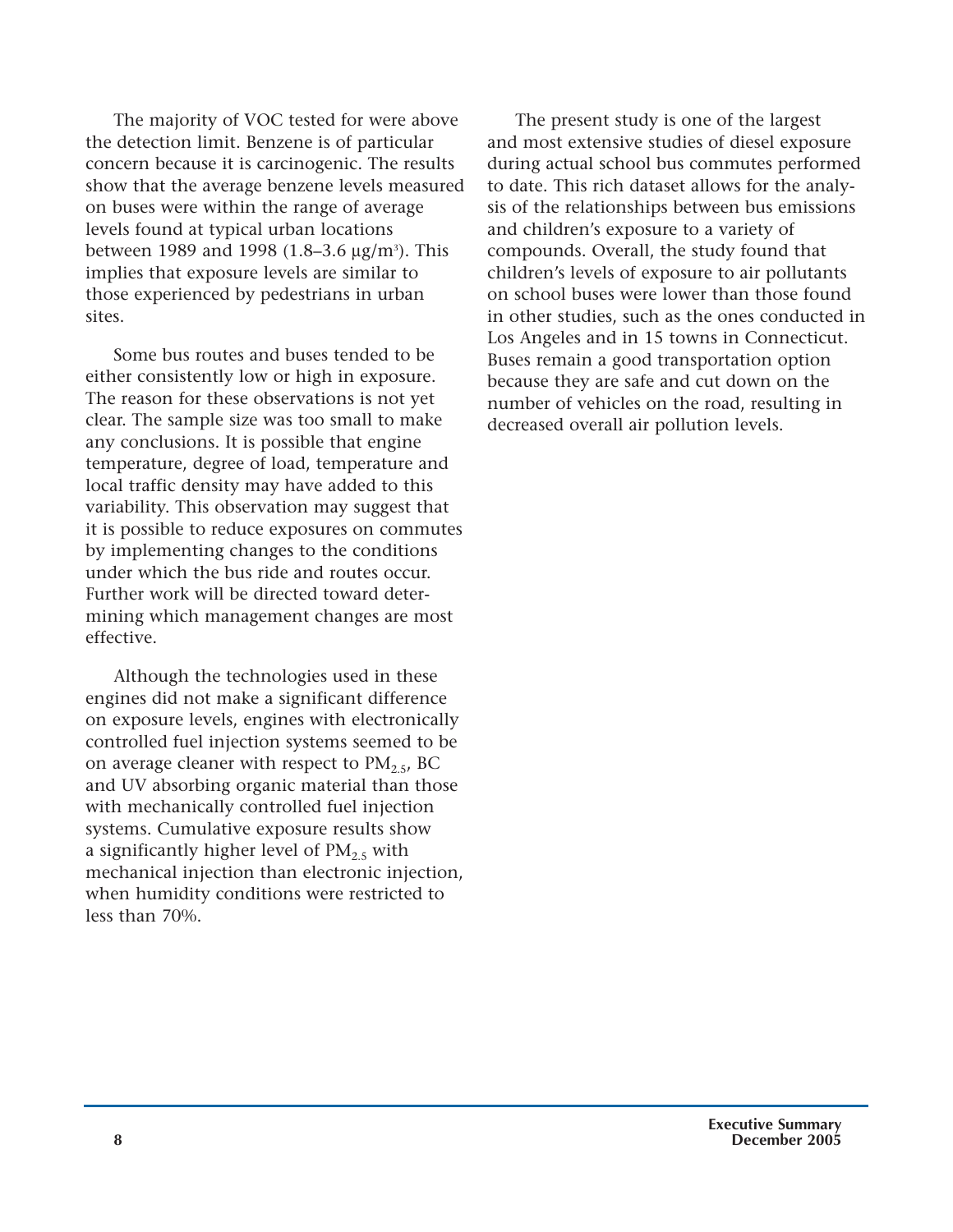#### *Limitations and uncertainties*

Several limitations and uncertainties in this study need to be acknowledged to accurately interpret the results.

As noted above, the exposure monitoring for buses and during walking were not carried out at the same time, for the same length of time, or for an identical route. Therefore, when comparing the exposure levels of air pollutants in buses and during walking, bias may be introduced, and the results may be misinterpreted. No definitive conclusion should be drawn from this comparison.

Ambient pollution data were collected from a single monitoring site in Fredericton, which may not necessarily represent personal exposure levels in a neighbourhood during commuting time. Exposure misclassification may be introduced if one compares ambient air pollutant levels with exposure levels in a bus and during walking. An interpretation of the results must be made with caution.

Many factors may influence the exposure levels in a bus, such as weather conditions, bus conditions, idling, windows open or closed, number of times opening the doors, surrounding traffic density and the type of vehicles. Some of the factors may confound the results. Our statistical analyses are largely univariate analyses, which did not take into account all confounding factors. However, data were stratified into various categories according to weather conditions, bus age and the length of bus rides, in an attempt to control for these confounding factors. Additionally, a multivariate regression analysis was conducted on pollutants to test the contributions of factors to in-bus pollutant levels.

Although in this study the exposure levels in a school bus were postulated to be largely attributable to the diesel bus emissions, with the exception of BC, none of the exposure measures is considered to be an accurate surrogate measure of diesel exhaust due to the presence of numerous other common sources. Even BC can have sources other than diesel exhaust. Several variables that could affect exposure levels in a school bus (e.g., seasons, self-pollution, surrounding traffic counts and types, roadside pollutant concentrations) were not analyzed in this study, as the information necessary was either not available or not collected. This study is more of a commuter exposure study than a bus diesel exhaust exposure study.

It is important to note that "afternoon" commutes did not always occur at the same times. Pick-up times ranged from 12:00 to 15:00 p.m., and on some days the same buses picked up the students at noon, 14:00 p.m. and/or 15:00 p.m. on the same day. It is therefore possible that contaminants from previous rides were present during the later ride. The impact of surrounding traffic pollution would also be smaller during noon hour than in the afternoon after rush hour has started.

This study sampled a large number of buses and measured the exposure level of many children on different days. Under realistic conditions, day-to-day pollutant levels in buses varied markedly.

During the various categories of comparison, each category had a different sample size (i.e., a different number of buses in each group), which may have introduced some uncertainties in the analysis when the sample size was too small (e.g.,  $PM_{2.5}$  concentrations were sampled four (4) times during walking commutes in cold weather).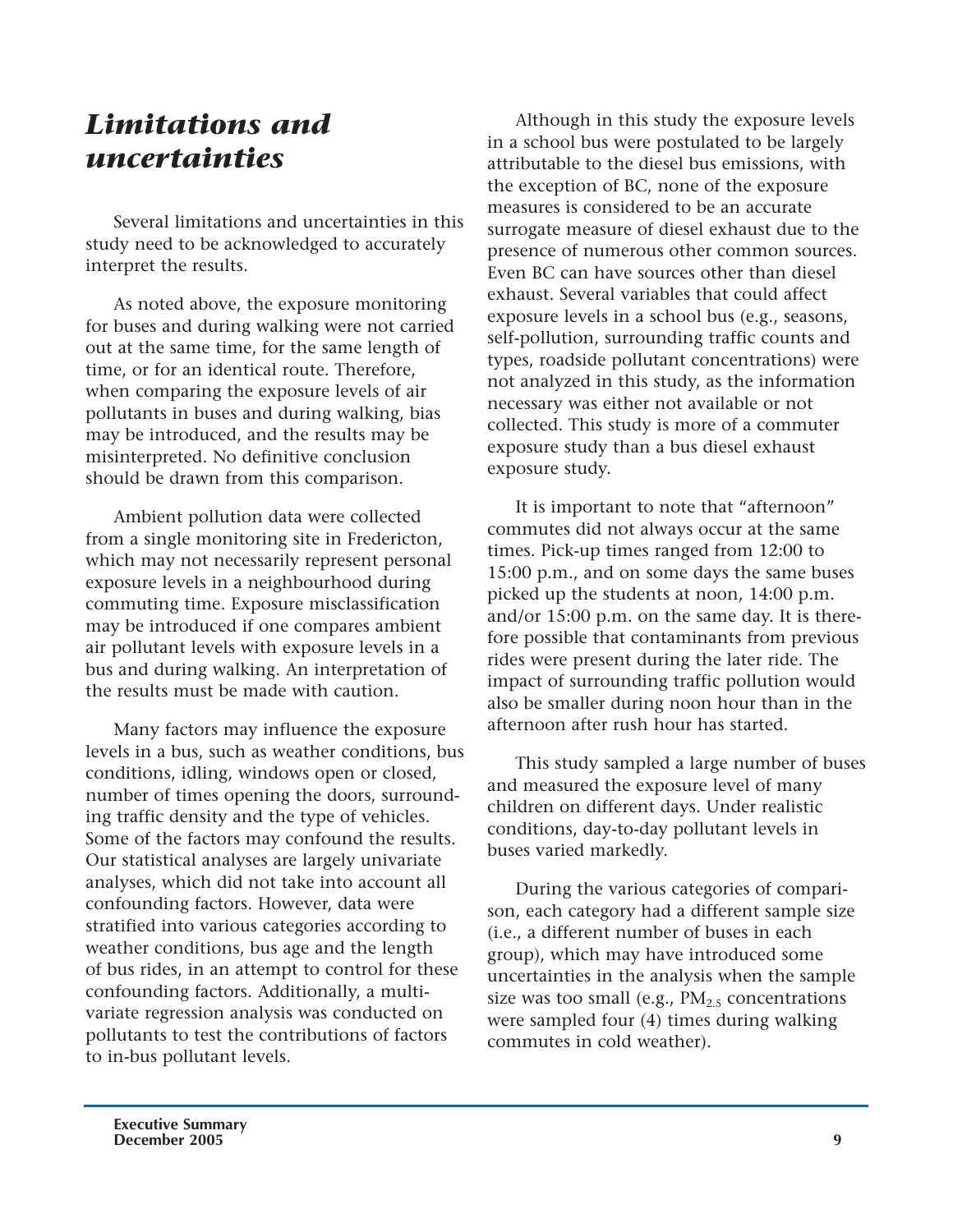Although parallel measurements were taken on several days, the variability between duplicate samplers was not assessed, which could limit our ability to determine how much of the differences in the exposure measurements were due to variability between monitors.

Although the study participants were chosen randomly, the study was also based on which children followed the most convenient routes to get a representative sample. The schools referred the children to the researchers, and selection bias could have occurred when selecting children.

## *Recommendations*

- 1. Eliminate bus idling. Although bus idling is not a major issue in this study, an antiidling policy for schools is strongly recommended by several organizations, including the United States Environmental Protection Agency (Clean School Bus USA: http://www.epa.gov/otaq/schoolbus/ anti idling.htm). It recommends this policy not only to reduce the levels of exposure to diesel exhaust, but also to reduce fuel wastage and engine wear and tear. Bus drivers should also undergo periodical training to understand the issues pertaining to idling. There should also be a no-idling policy in effect for all other vehicles on the school grounds.
- 2. For short bus routes, consider reducing the number of stops or relocating stops to areas with lower traffic density. Frequent stopping and opening/closing of doors allow for greater contribution from outside sources (i.e., surrounding traffic) to the levels of air pollutants in the bus.
- 3. To avoid self-pollution, consider reengineering bus exhaust pipes to extend to the left rear-end of the bus, so that exhaust will not be emitted on the same side of the bus as the doors. An even better location to release exhaust is from a stack above the back of the bus, as the vacuum created at the back of the bus when in motion draws exhaust from lower pipes back toward the bus. Crankcase exhaust should be released from the same location.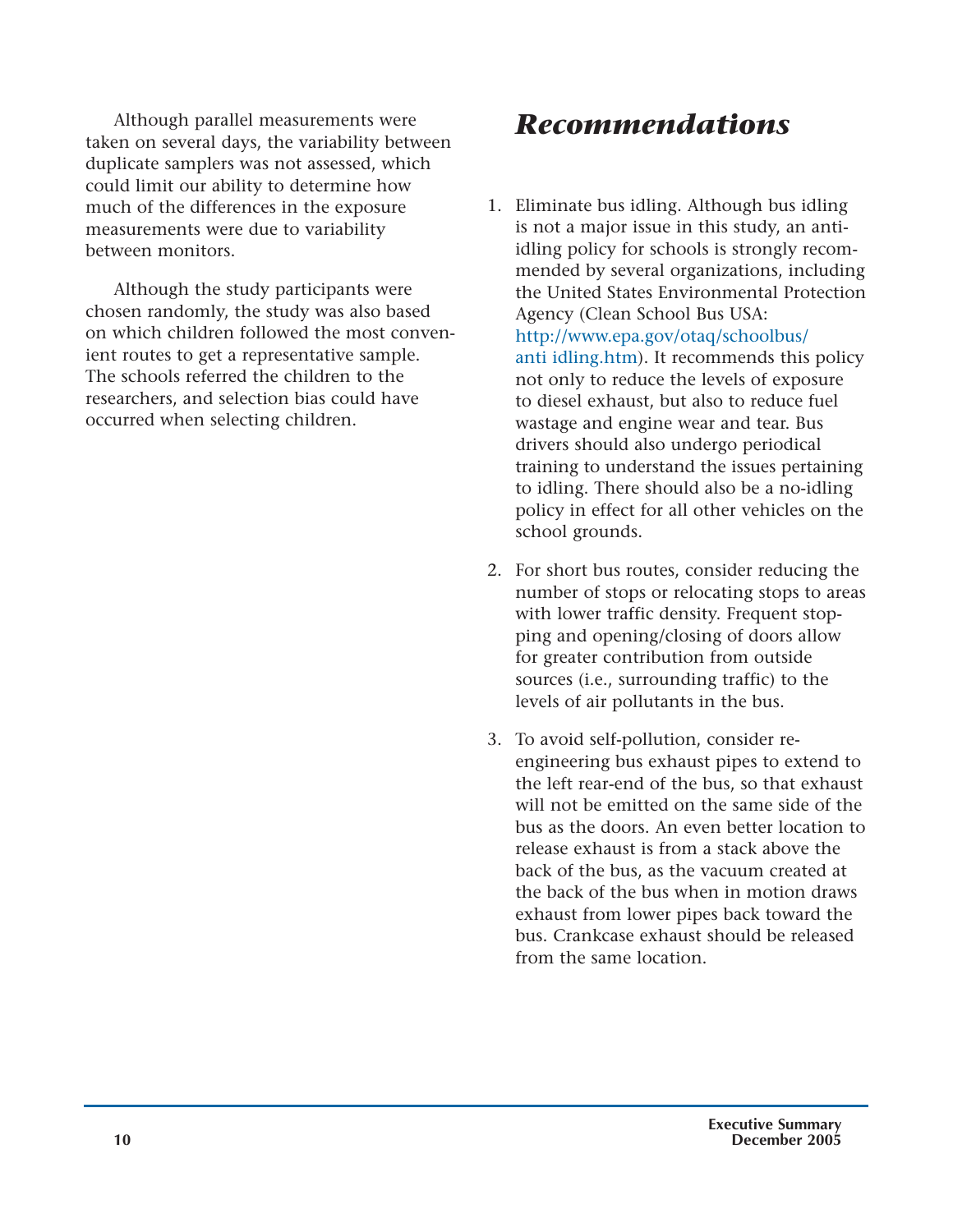- 4. Investigation of alternative methods of the ventilation of the bus cabin is needed and air-filtering systems should be considered. In the literature, there is a discrepancy in the pollutant levels between public transit buses, which usually have air conditioning, and school buses, which usually do not.
- 5. It is strongly recommended that retrofitting of buses be given high priority to reduce emissions. Retrofit measures include pollution control devices such as diesel oxidation catalysts and diesel PM filters. Low sulphur diesel to be introduced in 2006 is necessary to introduce this retrofit technology. This study shows that the engines with electronically controlled fuel injection systems appear to be on average cleaner with regard to  $PM<sub>2.5</sub>$ , BC and UV absorbing organic material than those with mechanically controlled fuel injection systems. Further investigation is warranted to confirm these findings.
- 6. In the future, whenever a new bus is purchased or contracted, only low-emission vehicles should be chosen.
- 7. Avoid caravanning. Buses leaving school in the afternoon should leave at staggered departure times to avoid tailgating. Bus drivers should be instructed to avoid other diesel school buses whenever possible.

### *Future work*

Results from this school bus exposure study have suggested several issues that deserve more attention in future work.

- 1. Data on traffic density, the type of vehicles on the road with school buses, and roadside and ambient pollutant data within the community need to be collected to differentiate the sources of pollutants in a school bus and better represent the driving conditions of the school buses.
- 2. The exposure levels experienced by children in this study need to be placed in context with the levels they might experience during the rest of their school day. Future work to be completed using this dataset includes investigating all day exposure concentrations compared with on-bus exposure levels. Preliminary results show that in-class exposure levels of  $PM<sub>2.5</sub>$ can reach levels comparable to on-bus exposures, which suggests that important indoor sources exist.
- 3. In future exposure studies, additional modes of transportation may be included for comparison to bus and walking routes. Commutes by car and use of public buses could be introduced as comparison groups, as well as buses that run on different types of fuel (e.g., natural gas, bio-diesel). To compare cars with school buses, it must be kept in mind that if school buses were to be replaced more private cars would be required, which may result in higher levels of pollutants emitted to ambient air, although in-car pollutant levels may be low because the driver does not need to open the doors often.